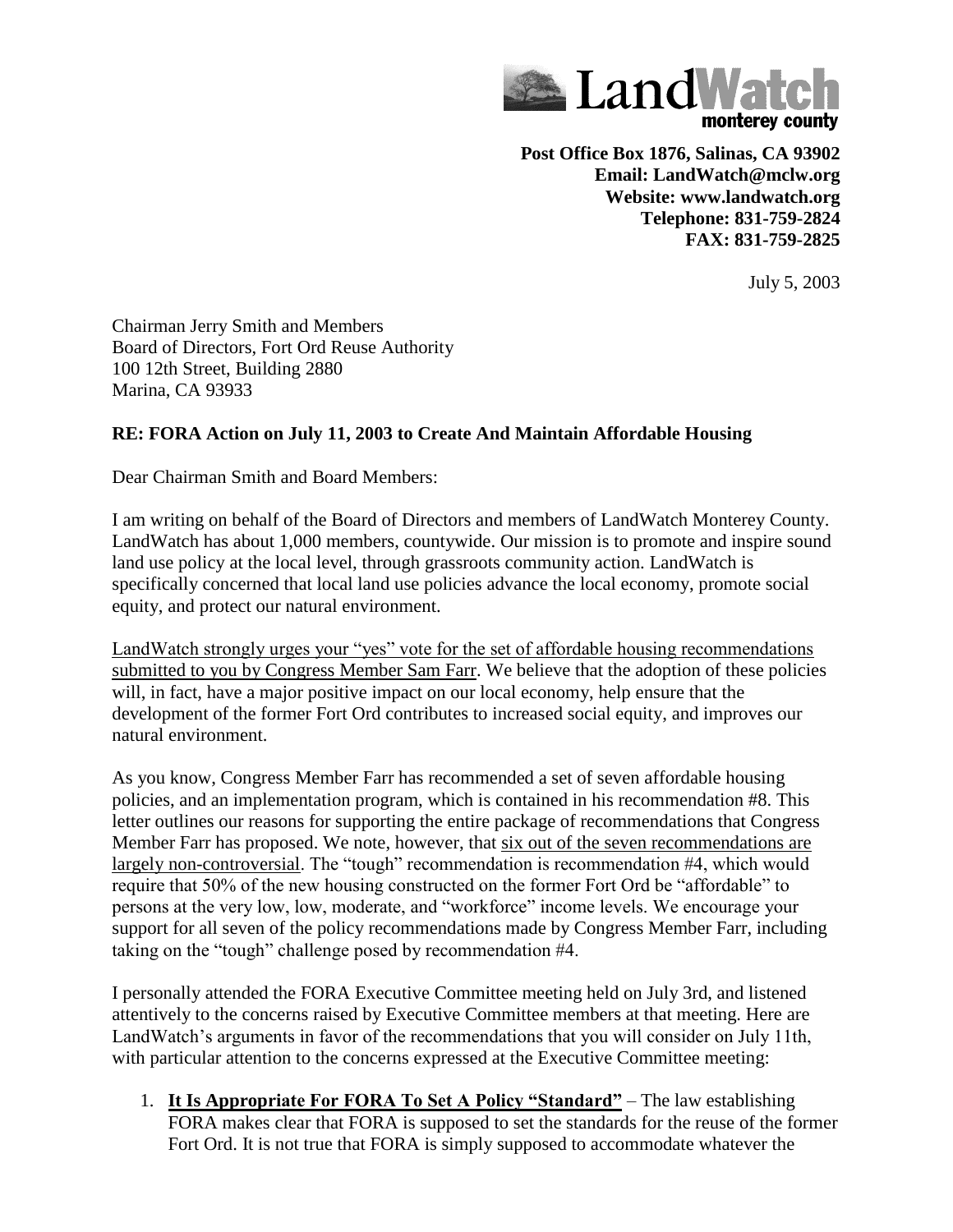various local governments decide. FORA is specifically charged with telling the local governments what they need to do. The primary vehicle for FORA to do that is the "Fort Ord Reuse Plan." Government Code Section 67675 specifically charges FORA with the responsibility not only to "prepare" but to "revise from time to time" a plan for the future use and development of Fort Ord. Government Code Section 67675.2 makes clear that the local governments must follow the FORA Plan, as it may be "revised from time to time." Therefore, it is certainly "appropriate" for FORA to consider whether it should now set a standard for affordable housing, as part of the plan for the reuse of the former Fort Ord.

- 2. **The Fort Ord Reuse Authority Is a Separate "Level of Government"** At the Executive Committee meeting, some FORA Board Members said that if FORA adopted an affordable housing standard, applicable to the reuse of the former Fort Ord, that this would be inappropriate because FORA "cannot set policy," or because that would "make FORA into a separate level of government." The Government Code makes clear that FORA not only "can" set policy, but that setting policy is its most important responsibility. Furthermore, Government Code Section 67657 specifically says that "the powers and duties granted to the authority…shall prevail over those of any local entity, including any city or county…" Section 67659 makes clear that FORA is considered to be a "special district" for the purpose of the initiative and referendum law, so FORA, in fact, is a "separate level of government" already. The voters of the authority can legislate directly, if the FORA Board of Directors does not do what they want.
- 3. **Housing Issues Are Definitely Within The Scope of FORA's Authority** Government Code Section 67675 (c)1 says that the Fort Ord Reuse Plan shall include a "land use" plan that sets the "criteria and standards" for the uses of land on the former Fort Ord. This section of the law specifically says that the land use plan "shall" designate areas of the base for residential…and other uses, and "may specify maximum development intensities and other standards and criteria." Government Code Section 67675(d) specifically allows FORA to include a "housing element" in the Fort Ord Reuse Plan. Again, the question is not whether FORA has the authority to set a housing standard. They clearly have that authority. The question is whether the Board of Directors is willing to do that, and if so, what standard they should set.
- 4. **It's Right To Demand That FORA Establish A Policy On Affordable Housing** What Congress Member Farr is asking FORA to do, procedurally, is exactly what FORA ought to  $do - set$  an appropriate standard for the future reuse of Fort Ord, where affordable housing is concerned. It may well be that affordable housing issues were not at a crisis point when the Fort Ord Reuse Plan was initially adopted. They are now! Under the current Reuse Plan, approximately 6,000 new residential units will be constructed on the former Fort Ord. It's only right and proper for FORA to set a standard, so the public will be given certainty about how many of those units will be affordable to the ordinary income families of Monterey County.
- 5. **FORA Should Do Better Than The "Minimum"** FORA Board Members at the Executive Committee repeatedly pointed out that the current redevelopment law requires local governments to build at least 15% affordable housing. LandWatch thinks that FORA should do better than the "minimum." Whatever FORA thinks the standard ought to be, however, FORA should set that standard. Unless FORA establishes a standard itself, there will be no guarantee whatsoever that any affordable housing will ever be built on the former Fort Ord. Redevelopment requirements may well be "suspended," as they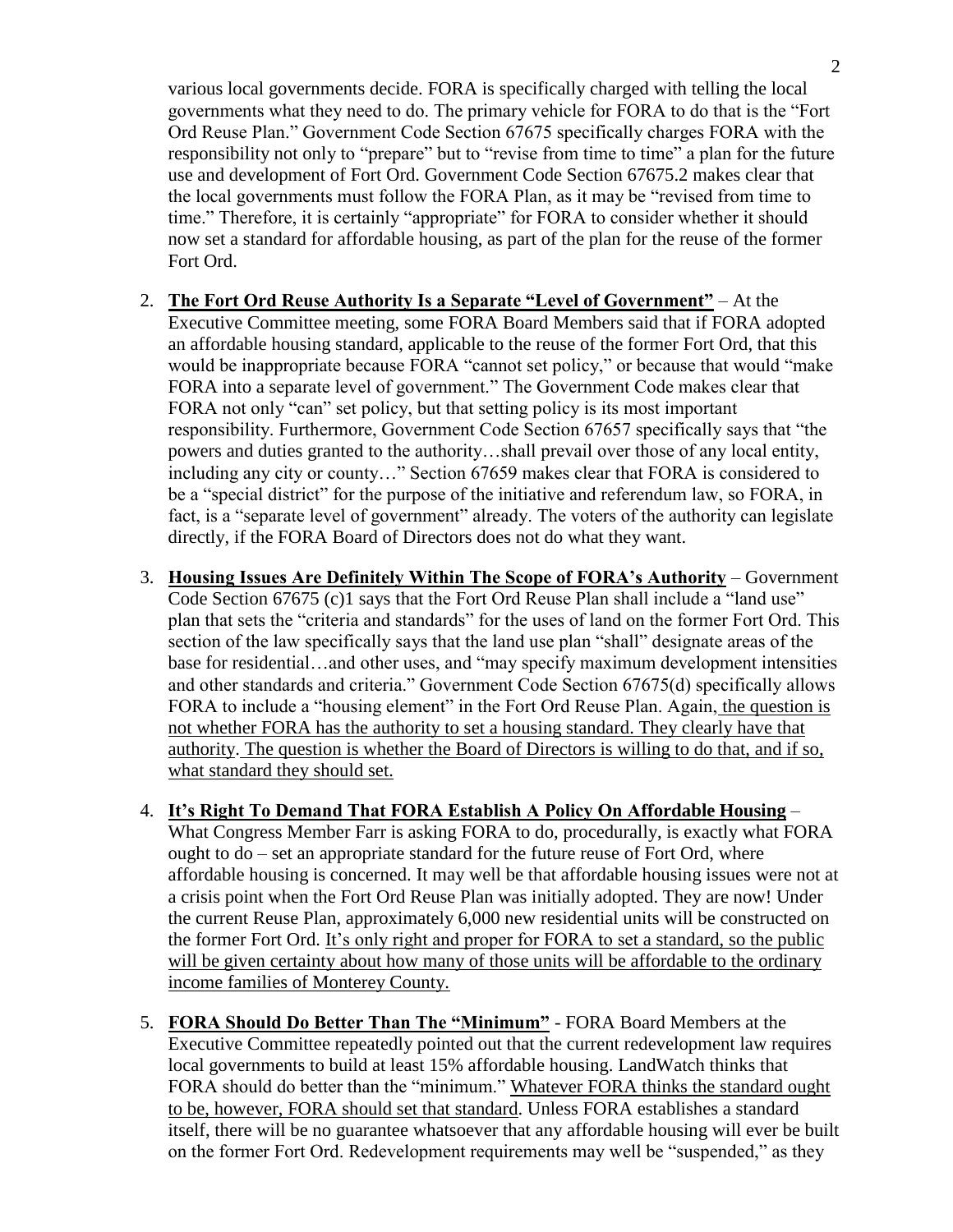have been in the past, because of severe budget cutbacks at the state level, and "good intentions" from the local governments is not the same as a requirement.

- 6. **Sure, It Will Be "Hard" To Reach The 50% Standard** Most discussions about affordable housing on the former Fort Ord quickly diverge into a rehearsal of all the "problems." These problems are real, but they're problems facing the development of any housing on the former Fort Ord. While there are definitely "cleanup" and "infrastructure" costs on Fort Ord, the land is essentially "free." This is some of the most valuable real estate in the world, and if FORA tells developers that they have to meet a higher "affordable housing" standard than they do elsewhere, they will meet it (or not develop).
- 7. **The Argument That "50% of Zero is Zero" Is Not Persuasive** There is absolutely no reason to believe that establishing a 50% affordable housing requirement, as recommended by Congress Member Farr, will result in "zero" development. In fact, both the "moderate" and "workforce" levels of housing he urges are "profitable" for a market rate developer. Nonprofit developers have been known to achieve 60% affordability in a mixed-income development (Los Arroyos, in Gilroy, as an example). The recent affordable housing study commissioned by the City of Salinas makes clear that a 40% requirement for very low, low, and moderate income housing is attainable. That is exactly what Congress Member Farr recommends. Finally, even supposing that the 50% requirement delayed development, the community might still be better off. If 85% of the homes constructed on the former Fort Ord cost more than \$525,000 (the "lowest" price of a KB Home in Seaside), then it might well be better to wait until later, so that genuine community needs can be met.
- 8. **"Water" Is Not An Issue With Respect To The Affordable Housing Policy** There is only a limited amount of water available on Fort Ord. However, there is expected to be enough water for approximately 6,000 new units, which is what is the Sierra Club settlement would allow. The question is how many of these homes will be affordable to ordinary income families in Monterey County? While developing more water might provide more opportunities for more affordable housing, there will be water for 6,000 new housing units on Fort Ord, and Congress Member Farr's recommended policy would guarantee that about 3,000 of those would be affordable. Scarcity of water is simply not an issue, with respect to Congress Member Farr's proposed policy. It's a larger issue, and an important one, but should not influence the vote on the Farr policies at all.
- 9. **Affordable Housing Is A "Regional Problem"** Affordable Housing is definitely a "regional" problem. That's one reason that FORA should adopt a strong affordable housing policy. FORA is, in fact, a kind of "regional" agency, which encompasses the territory of a number of local governments. FORA has both the power and the responsibility to set an appropriate standard for affordable housing on the former Fort Ord. The failure of some other agency or government to act is no excuse for FORA to do the same.
- 10. **Implementation Can Be Accomplished Without Undue Delay** Congress Member Farr makes seven specific policy recommendations, and then provides, in his recommendation #8, for the FORA staff to return with a specific implementation program for each of them. This seems eminently workable. The basic job of the Board of Directors is to provide "policy" direction for the authority, outlining the objectives they want FORA to achieve. The staff can bring back an implementation program without significant delay, once the appropriate policy direction is given. If (and this is certainly a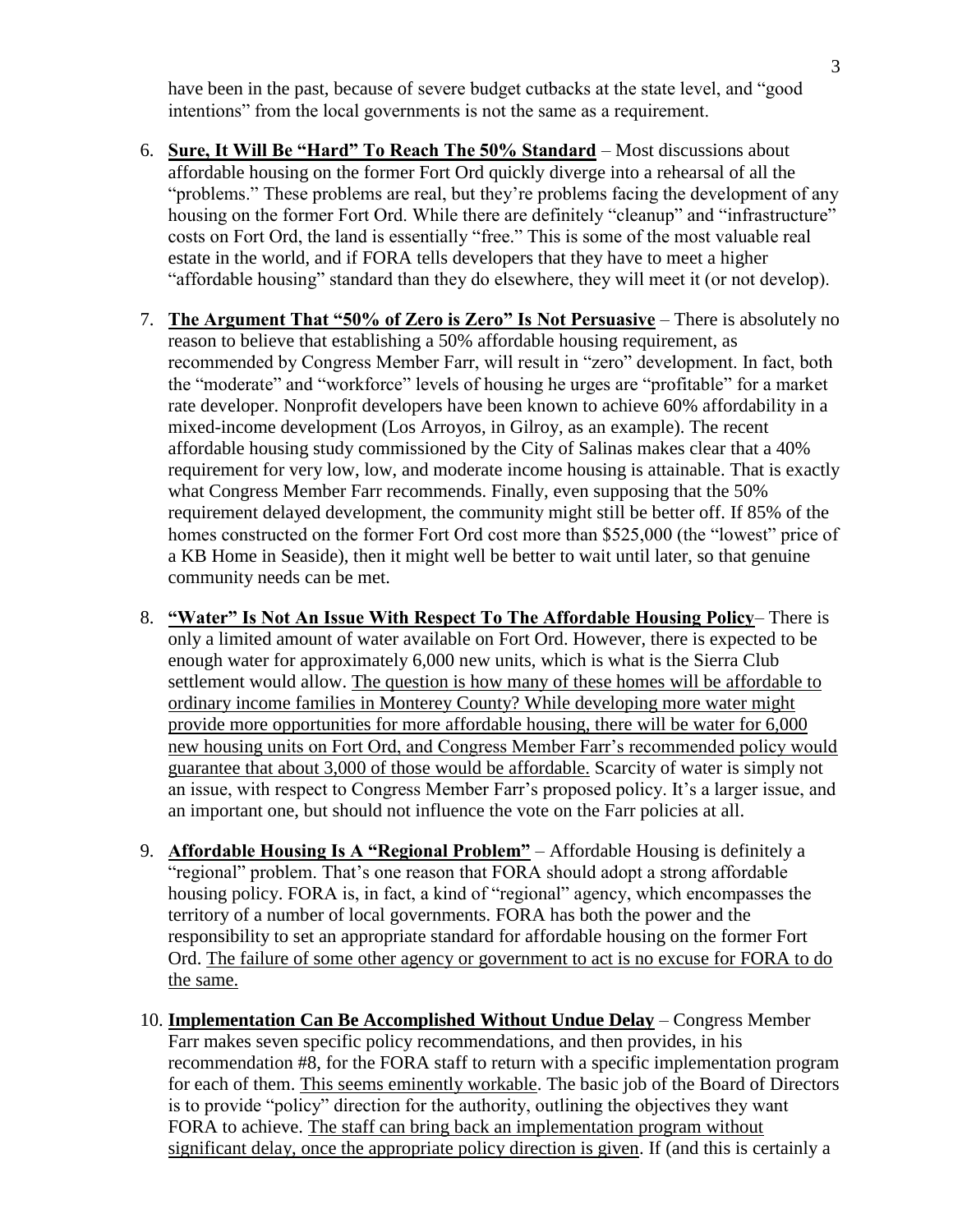possibility) the implementation of the policy recommendations will require an amendment of the Fort Ord Reuse Plan, that can also be accomplished with relative dispatch. While environmental review is certainly required, it seems unlikely that any of the policy recommendations made by Congress Member Farr would result in the need for a new EIR, since they make no changes whatsoever in either the number or location of housing units provided for in the current plan.

11. **The Affordable Housing Policies Advance The Basic Mission of FORA** – The main task of base conversion and "reuse" was to replace the lost economic support provided by the Army with a new set of economic opportunities. As FORA Board Members know, in order for new and existing businesses to grow and survive in Monterey County, affordable and workforce housing is an absolute requirement. Teachers and staff at CSUMB, for instance, cannot afford homes that "begin" at \$525,000. They need a guarantee that at least some new housing will be provided at the "moderate" and "workforce" income levels. Adoption of Congress Member Farr's recommendations will play a key role in helping FORA to achieve its economic development mandate.

## **Conclusion**

LandWatch strongly supports the integrated set of recommendations made to you by Congress Member Farr.

- Recommendation #1 should be "easy." It simply says that it will be the policy of FORA to "provide significant and permanent affordable housing opportunities for those persons who live and work in Monterey County."
- Recommendation #2 should also be "easy." We do believe that FORA needs officially to "define" what they mean by "affordable" housing, and we believe that this recommendation is clear, and consistent with state and federal law.
- Recommendation #3 says that FORA needs to go beyond the traditional categories of "affordable" housing for very low, low, and moderate income persons. LandWatch agrees. Again, we think that this recommendation is "easy," and should be part of the package of recommendations adopted by the FORA Board of Directors.
- Recommendation #4 is the "tough" policy, because it sets an ambitious, but we believe achievable standard for the construction of affordable and workforce housing on the former Fort Ord. Again, we urge its adoption by the FORA Board.
- Recommendation #5 is vital. We agree with Congress Member Farr that this policy for "local workers and residents first" is legally sustainable, and the right thing to do to meet FORA's economic development mandate.
- Recommendation #6 has been generally "accepted" in various discussions held at the public, staff, and board level. It will require a specific implementation program, and a funding mechanism that we hope will allow cities like Carmel, Pacific Grove, and Monterey to participate in affordable housing development on the former Fort Ord.
- Exercise Recommendation  $\#7$  is very important, and this is a policy that will need to be implemented well. Without a competent system of administrative oversight, the benefits of the other policy recommendations will probably be lost.